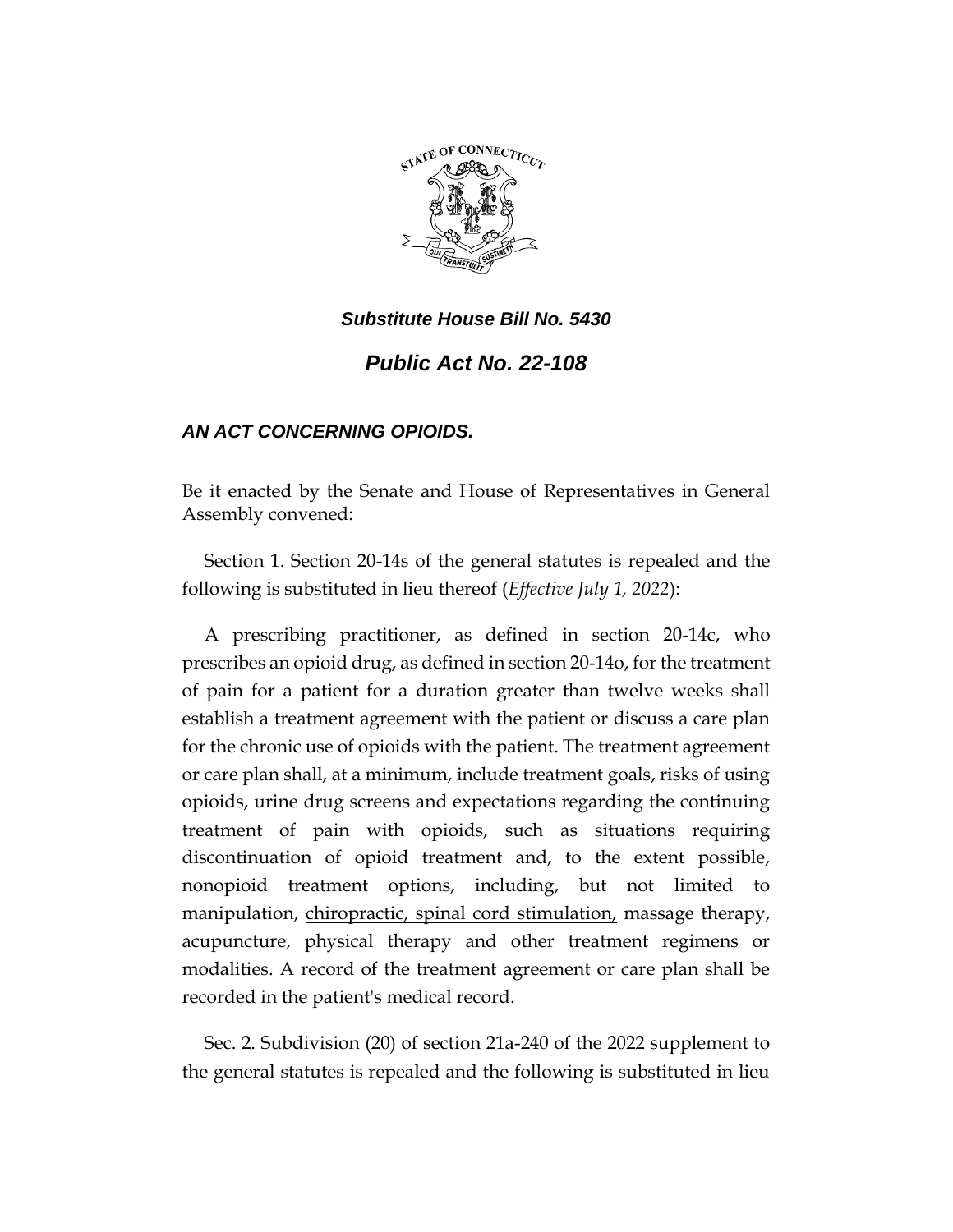thereof (*Effective July 1, 2022*):

(20) (A) "Drug paraphernalia" **[**refers to**]** means equipment, products and materials of any kind **[**which**]** that are used, intended for use or designed for use in planting, propagating, cultivating, growing, harvesting, manufacturing, compounding, converting, producing, processing, preparing, testing, analyzing, packaging, repackaging, storing, containing or concealing, or ingesting, inhaling or otherwise introducing into the human body, any controlled substance contrary to the provisions of this chapter including, but not limited to: (i) Kits intended for use or designed for use in planting, propagating, cultivating, growing or harvesting of any species of plant **[**which**]** that is a controlled substance or from which a controlled substance can be derived; (ii) kits used, intended for use or designed for use in manufacturing, compounding, converting, producing, processing or preparing controlled substances; (iii) isomerization devices used **[**,**]** or intended for use in increasing the potency of any species of plant **[**which**]** that is a controlled substance; (iv) testing equipment used, intended for use or designed for use in identifying or analyzing the strength, effectiveness or purity of controlled substances; (v) dilutents and adulterants, **[**such as**]** including, but not limited to, quinine hydrochloride, mannitol, mannite, dextrose and lactose used, intended for use or designed for use in cutting controlled substances; (vi) separation gins and sifters used, intended for use or designed for use in removing twigs and seeds from, or in otherwise cleaning or refining, marijuana; (vii) capsules and other containers used, intended for use or designed for use in packaging small quantities of controlled substances; (viii) containers and other objects used, intended for use or designed for use in storing or concealing controlled substances; (ix) objects used, intended for use or designed for use in ingesting, inhaling, or otherwise introducing marijuana, cocaine, hashish, or hashish oil into the human body, **[**such as: Metal**]** including, but not limited to, wooden, acrylic, glass, stone, plastic or ceramic pipes with screens, permanent screens,

*Public Act No. 22-108 2 of 9*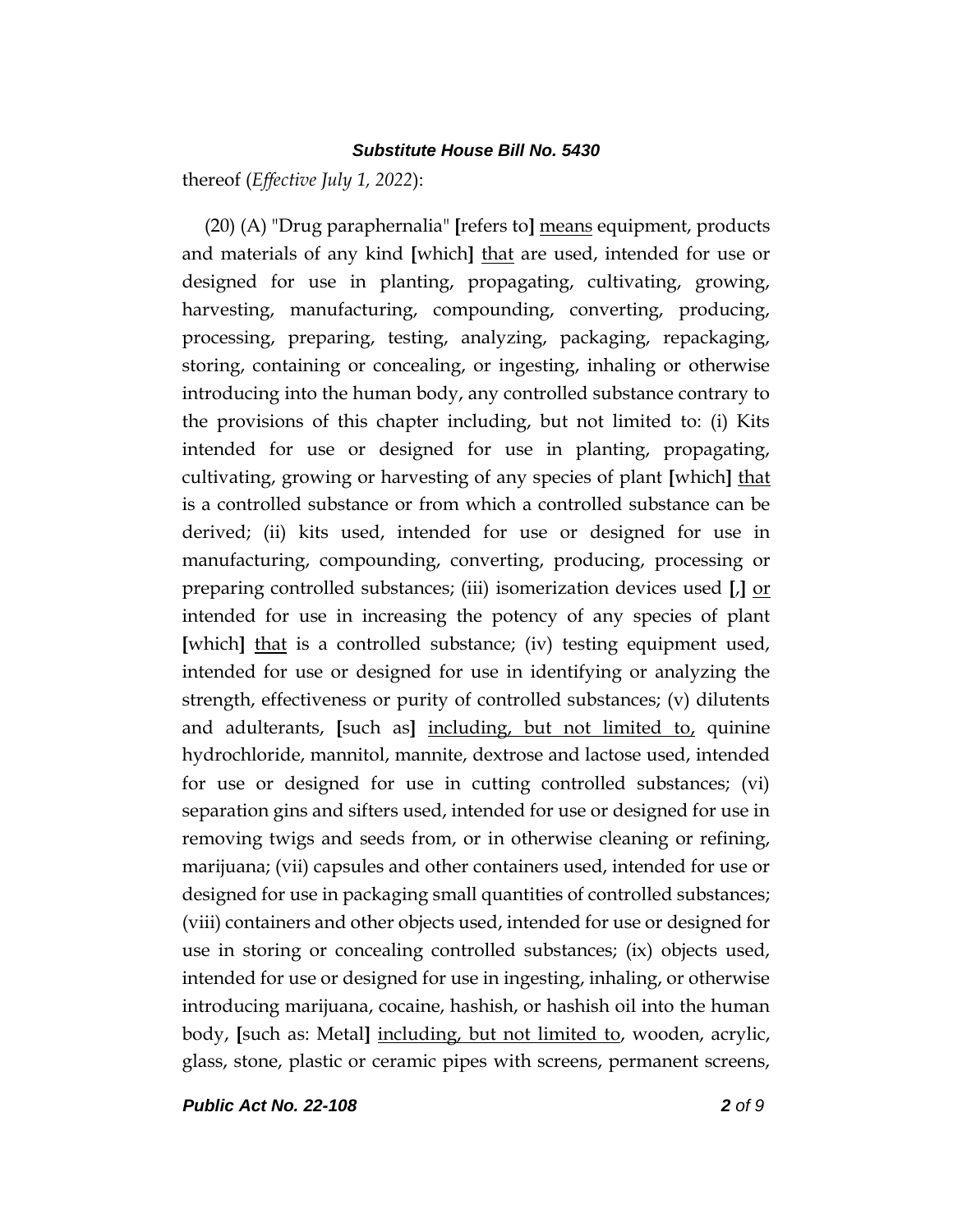hashish heads or punctured metal bowls; water pipes; carburetion tubes and devices; smoking and carburetion masks; roach clips; **[**: Meaning objects used to hold burning material, such as a marijuana cigarette, that has become too small or too short to be held in the hand;**]** miniature cocaine spoons **[**,**]** and cocaine vials; chamber pipes; carburetor pipes; electric pipes; air-driven pipes; chillums; bongs; **[**or**]** ice pipes **[**or**]** and chillers. "Drug paraphernalia" does not include a product used by a manufacturer licensed pursuant to this chapter for the activities permitted under the license or by an individual to test any substance prior to injection, inhalation or ingestion of the substance to prevent accidental overdose by injection, inhalation or ingestion of the substance, provided the licensed manufacturer or individual is not using the product to engage in the unlicensed manufacturing or distribution of controlled substances. As used in this subdivision, "roach clip" means an object used to hold burning material, including, but not limited to, a marijuana cigarette, that has become too small or too short to be held between the fingers;

(B) "Factory" means any place used for the manufacturing, mixing, compounding, refining, processing, packaging, distributing, storing, keeping, holding, administering or assembling illegal substances contrary to the provisions of this chapter, or any building, rooms or location which contains equipment or paraphernalia used for this purpose;

Sec. 3. Section 21a-317 of the general statutes is repealed and the following is substituted in lieu thereof (*Effective July 1, 2022*):

Every practitioner who distributes, administers or dispenses any controlled substance or who proposes to engage in distributing, prescribing, administering or dispensing any controlled substance within this state shall (1) obtain a certificate of registration issued by the Commissioner of Consumer Protection in accordance with the provisions of this chapter, **[**and**]** (2) if the practitioner is engaged in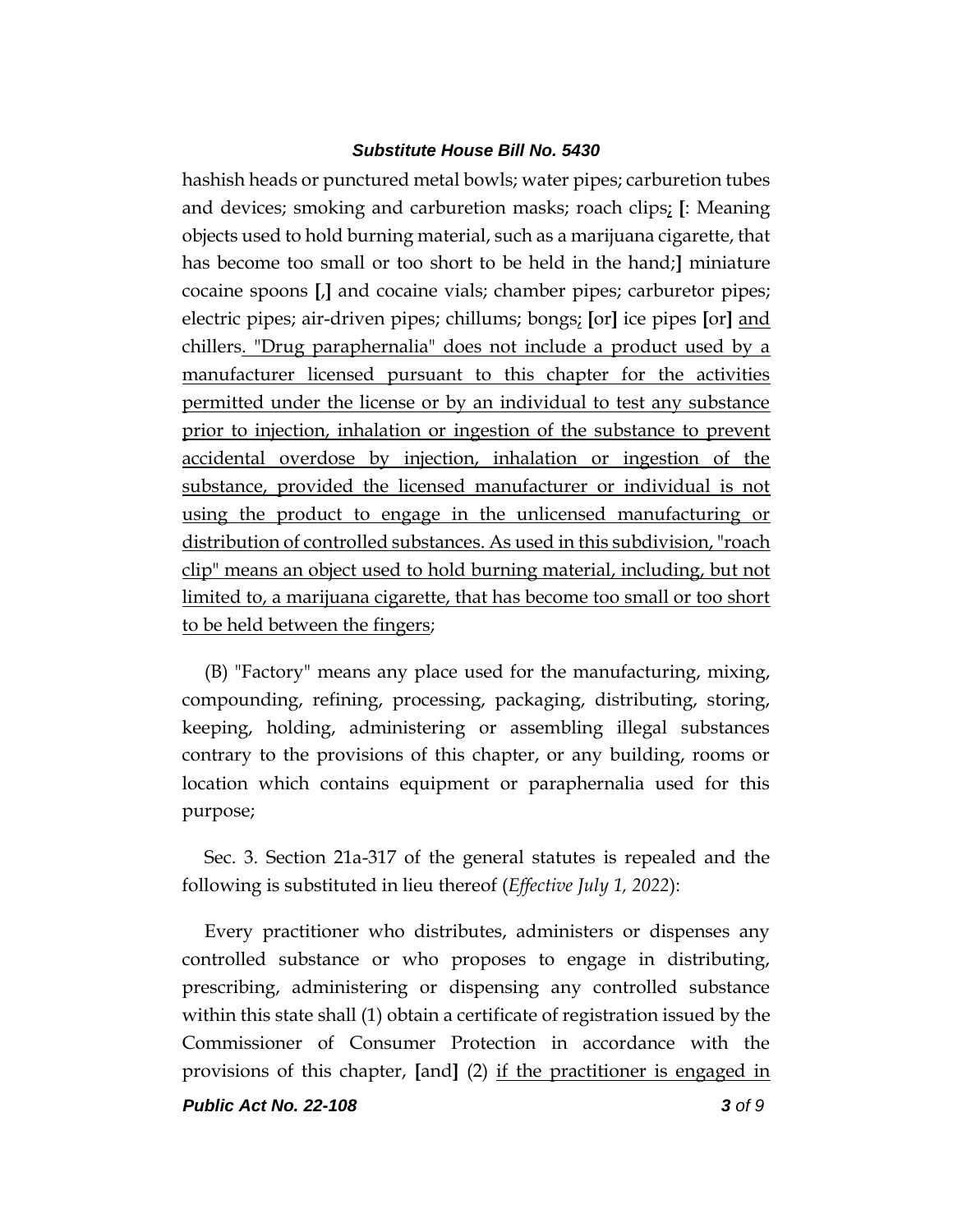prescribing a controlled substance, register for access to the electronic prescription drug monitoring program established pursuant to subsection (j) of section 21a-254 **[**. Registration for access to said program shall be in a manner prescribed by said commissioner**]** in a manner prescribed by the commissioner, and (3) if the practitioner is engaged in transporting a controlled substance for the purpose of treating a patient in a location that is different than the address that the practitioner provided to the Department of Consumer Protection as a registrant, as defined in section 21a-240, as amended by this act, notify the department, in a manner prescribed by the commissioner, of the intent to transport such controlled substance and, after dispensing such controlled substance, return any remaining amount of such controlled substance to a secure location at the address provided to the department. If the practitioner cannot return any remaining amount of such controlled substance to such address, the commissioner may approve an alternate location, provided such location is also approved by the federal Drug Enforcement Agency, or any successor agency. The practitioner shall report any dispensation by the practitioner of a controlled substance that occurs at a location other than the address provided to the department to the prescription drug monitoring program pursuant to subsection (j) of section 21a-254 upon returning to such address.

Sec. 4. Subdivision (1) of subsection (c) of section 19a-493 of the 2022 supplement to the general statutes is repealed and the following is substituted in lieu thereof (*Effective July 1, 2022*):

(c) (1) A multicare institution may, under the terms of its existing license, provide behavioral health services or substance use disorder treatment services on the premises of more than one facility, at a satellite unit or at another location outside of its facilities or satellite units that is acceptable to the patient receiving services and is consistent with the patient's assessment and treatment plan. Such behavioral health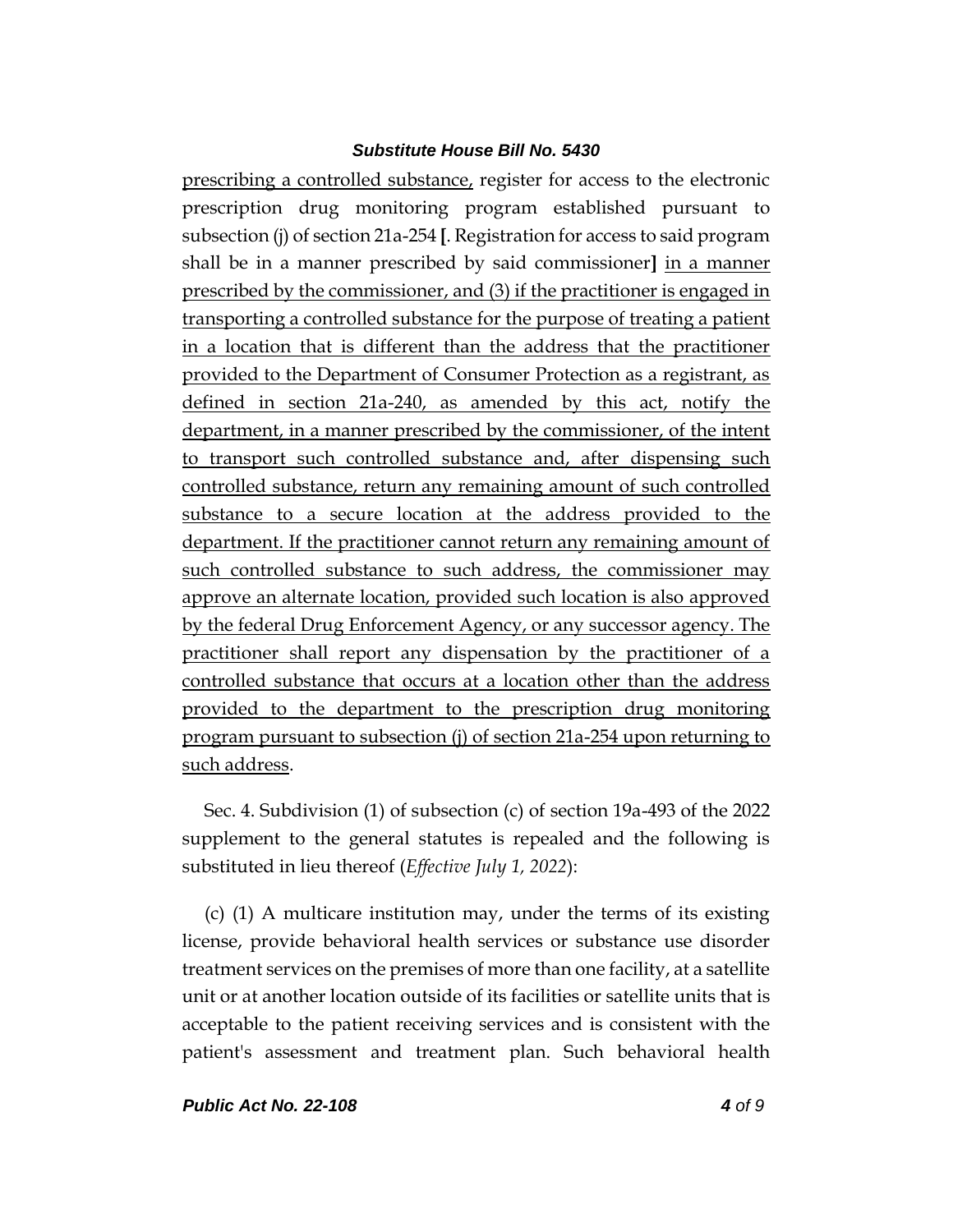services or substance use disorder treatment services may include methadone delivery and related substance use treatment services to persons in a nursing home facility pursuant to the provisions of section 19a-495c or in a mobile narcotic treatment program, as defined in 21 CFR 1300.

Sec. 5. Subsection (j) of section 17a-451 of the general statutes is repealed and the following is substituted in lieu thereof (*Effective July 1, 2022*):

(j) The commissioner shall be responsible for developing and implementing the Connecticut comprehensive plan for prevention, treatment and reduction of alcohol and drug abuse problems to be known as the state substance **[**abuse**]** use disorder plan. Such plan shall include a mission statement, a vision statement and goals for providing treatment and recovery support services to adults with <u>a</u> substance use **[**disorders**]** disorder. The plan shall be developed by July 1, 2010, and thereafter shall be triennially updated by July first of the respective year. The commissioner shall develop such plan, mission statement, a vision statement and goals after consultation with: (1) The Connecticut Alcohol and Drug Policy Council established pursuant to section 17a-667; (2) the Criminal Justice Policy Advisory Commission established pursuant to section 18-87j; (3) the subregional planning and action councils established pursuant to section 17a-671; (4) clients and their families, including those involved with the criminal justice system; (5) treatment providers; and (6) other interested stakeholders. The plan shall outline the action steps, time frames and resources needed to meet specified goals and shall, at a minimum, address: (A) Access to services, both prior to and following admission to treatment; (B) the provision of comprehensive assessments to those requesting treatment, including individuals with co-occurring conditions; (C) quality of treatment services and promotion of research-based and evidence-based best practices and models; (D) an appropriate array of prevention, treatment

*Public Act No. 22-108 5 of 9*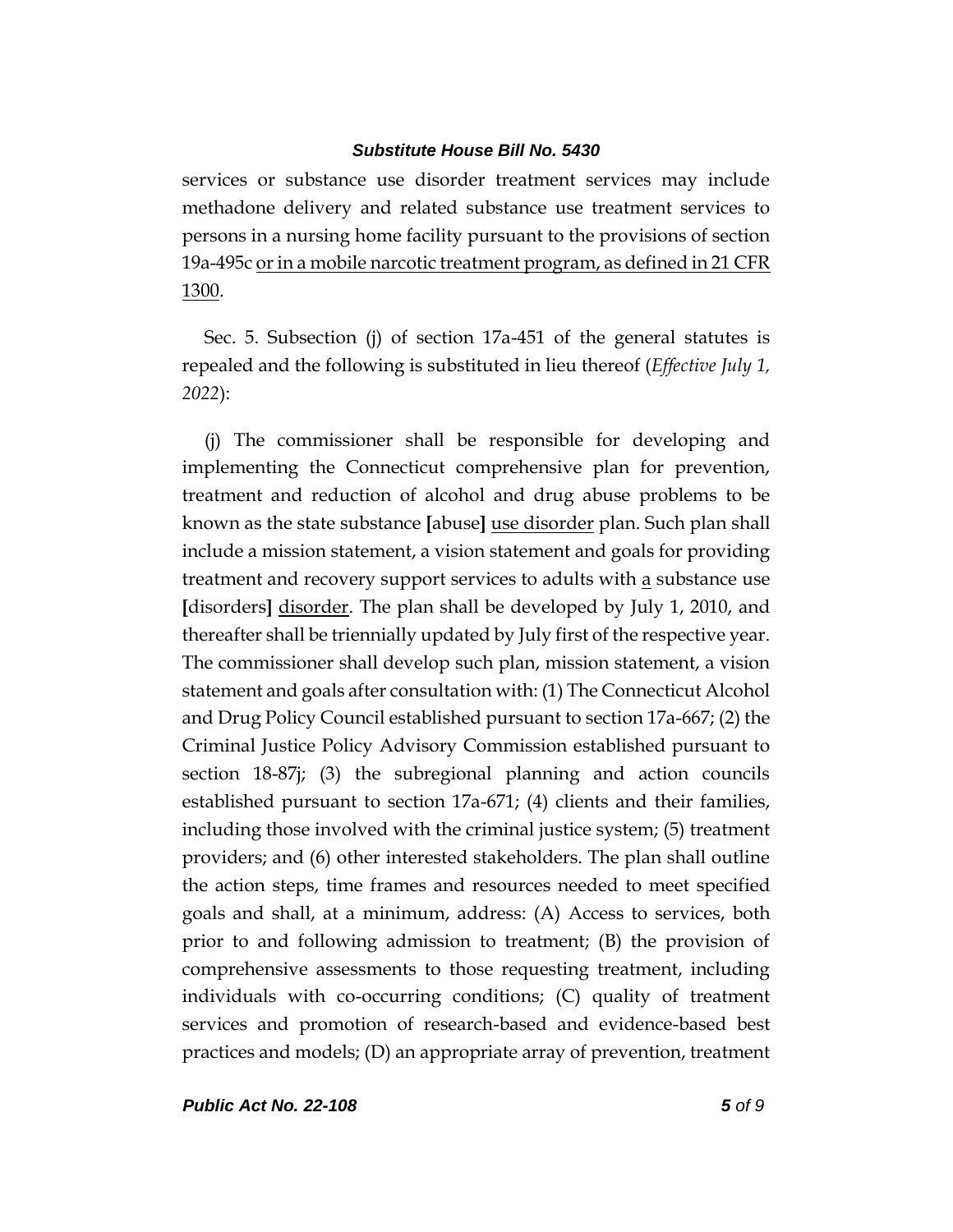and recovery services along with a sustained continuum of care; (E) outcome measures of specific treatment and recovery services in the overall system of care; (F) information regarding the status of treatment program availability for pregnant women, including statistical and demographic data concerning pregnant women and women with children in treatment and on waiting lists for treatment; (G) department policies and guidelines concerning recovery-oriented care; (H) provisions of the community reentry strategy concerning substance **[**abuse**]** use disorder treatment and recovery services needed by the offender population as developed by the Criminal Justice Policy and Planning Division within the Office of Policy and Management; (I) an evaluation of the Connecticut Alcohol and Drug Policy Council's plan described in section 17a-667 and any recommendations for changes to such plan; **[**and**]** (J) a summary of data maintained in the central repository, described in subsection (o) of this section; and  $(K)$ department policies, guidelines and practices aimed at reducing the negative personal and public health impacts of behavior associated with alcohol and drug abuse, including, but not limited to, the abuse of an opioid drug, as defined in section 20-14o. The plan shall define measures and set benchmarks for the overall treatment system and for each stateoperated program. Measures and benchmarks specified in the plan shall include, but not be limited to, the time required to receive substance **[**abuse**]** use disorder assessments and treatment services either from state agencies directly or through the private provider network funded by state agencies, the percentage of clients who should receive a treatment episode of ninety days or greater, treatment provision rates with respect to those requesting treatment, connection to the appropriate level of care rates, treatment completion rates and treatment success rates as measured by improved client outcomes in the areas of substance use, employment, housing and involvement with the criminal justice system.

Sec. 6. Subsection (c) of section 17a-710 of the general statutes is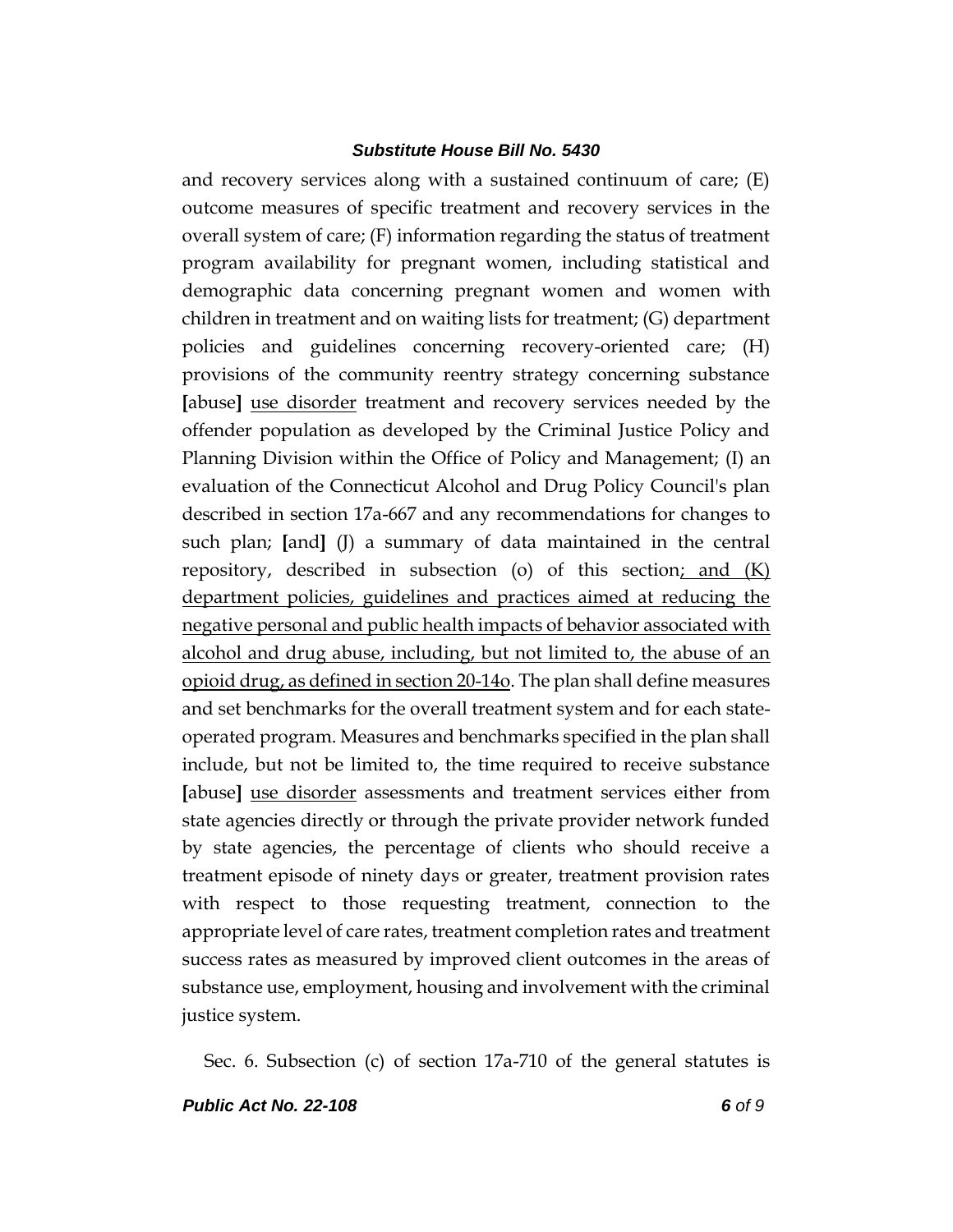repealed and the following is substituted in lieu thereof (*Effective from passage*):

(c) The department shall include in the state substance **[**abuse**]** use disorder plan, developed in accordance with subsection (j) of section 17a-451, as amended by this act, goals to overcome barriers to treatment which are specific to pregnant women and women with children and to provide increased treatment services and programs to pregnant women. Such programs shall be developed in collaboration with other state agencies providing child care, family support, health services and early intervention services for parents and young children. Such collaboration shall not be limited to agencies providing substance **[**abuse**]** use disorder services.

Sec. 7. Section 17a-673b of the 2022 supplement to the general statutes is repealed and the following is substituted in lieu thereof (*Effective from passage*):

(a) As used in this section:

(1) "Commissioner" means the Commissioner of Mental Health and Addiction Services;

(2) "Department" means the Department of Mental Health and Addiction Services;

(3) "Opioid use disorder" means a medical condition characterized by a problematic pattern of opioid use and misuse leading to clinically significant impairment or distress; and

(4) "Peer navigator" means a person who (A) has experience working with persons with substance use disorder, as defined in section 20-74, (B) provides nonmedical mental health care and substance use services to such persons, and (C) has a collaborative relationship with a health care professional authorized to prescribe medications to treat opioid use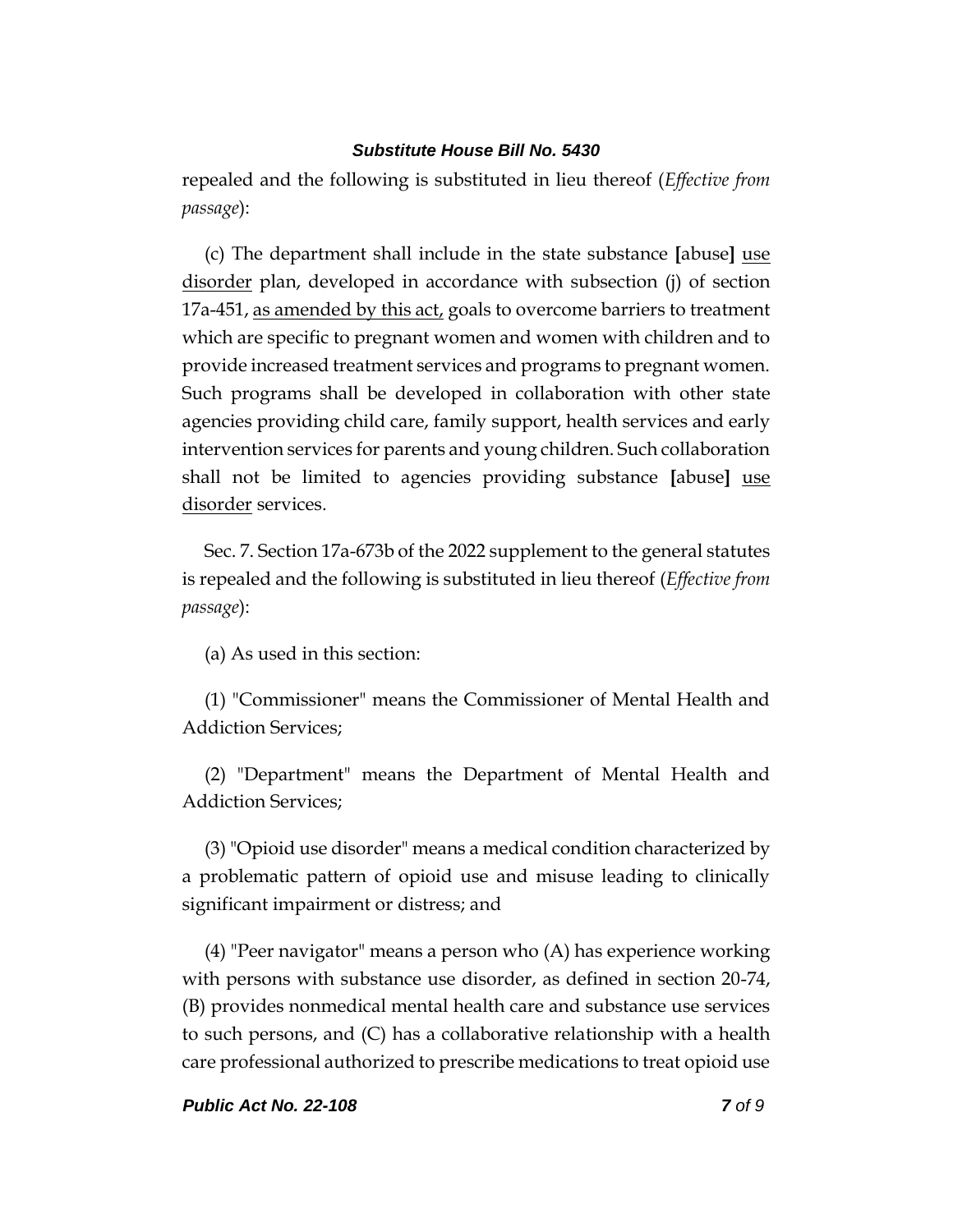disorder.

(b) On or before January 1, **[**2022**]** 2023, the department shall establish, within available appropriations, a pilot program in urban, suburban and rural communities to serve persons with opioid use disorder in such communities. The department shall establish the pilot program in up to five such communities in accordance with such terms and conditions as the commissioner may prescribe.

(c) Each community in which the pilot program is established under subsection (b) of this section shall form a team of at least two peer navigators. The team shall work in the community to (1) increase engagement between providers of treatment services, health care and social services and persons with opioid use disorder, (2) improve the retention of such persons in treatment for opioid use disorder by addressing social determinants of health of such persons and emerging local conditions that affect such social determinants of health, and (3) increase the capacity of the community to support such persons by identifying and addressing systemic barriers to treatment services, health care, social services and social support of such persons. The team shall (A) travel throughout the community to address, in person, the health care and social needs of persons with opioid use disorder, and (B) be accessible to such persons through (i) a telephone number that has texting capabilities, and (ii) social media. Each peer navigator that participates in the pilot program shall receive regularly updated training, as determined by the commissioner, on noncoercive and nonstigmatizing methods for engaging those with opioid use disorder.

(d) On or before January 1, **[**2023**]** 2024, the commissioner shall report, in accordance with the provisions of section 11-4a, to the joint standing committee of the General Assembly having cognizance of matters relating to public health regarding the success of the pilot program in serving persons with opioid use disorder and any recommendations for continuing the pilot program or expanding the pilot program into other

*Public Act No. 22-108 8 of 9*